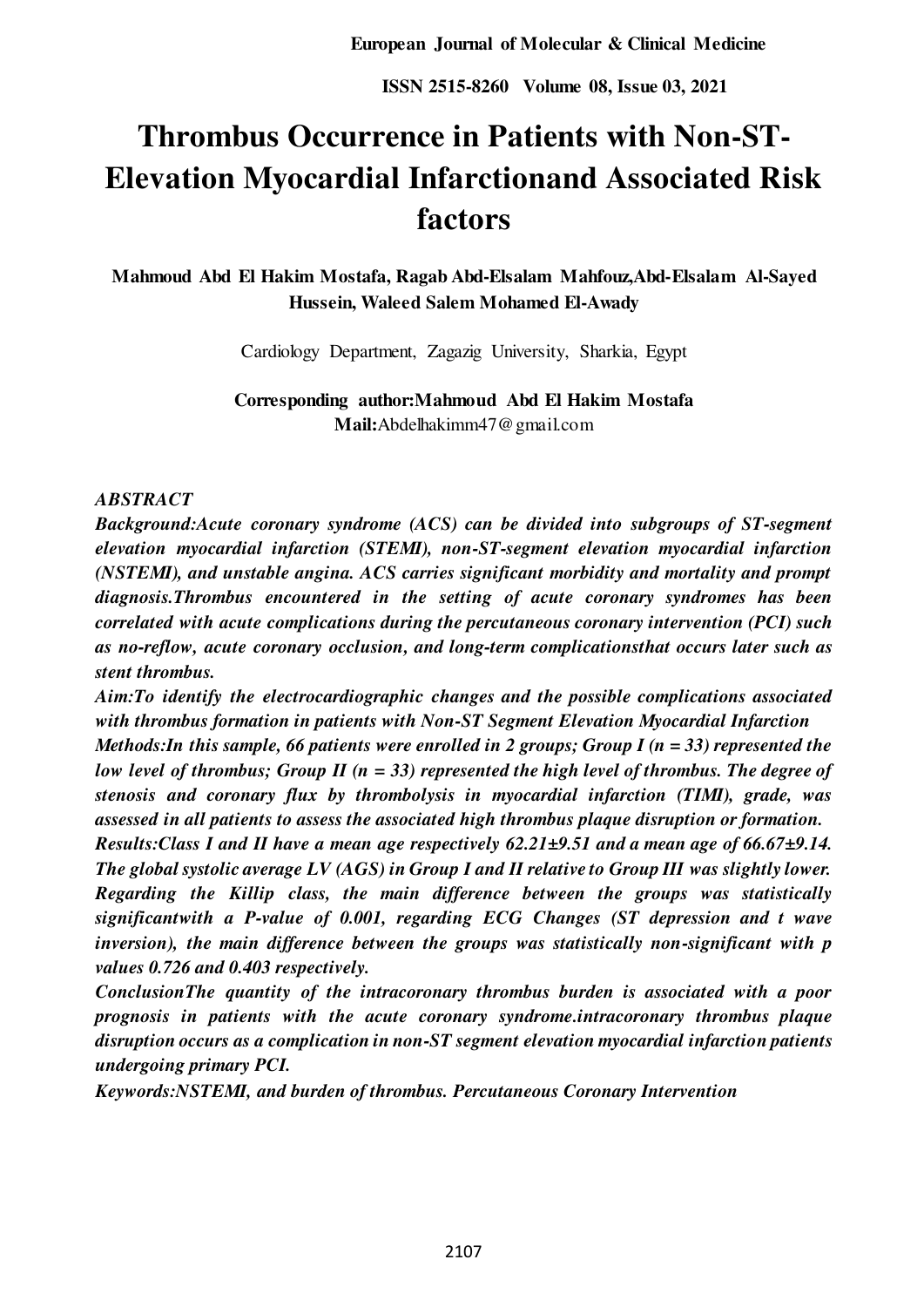## **European Journal of Molecular & Clinical Medicine**

#### **ISSN 2515-8260 Volume 08, Issue 03, 2021**

#### **Introduction:**

ACS is simply a mismatch in the myocardial oxygen demand and myocardial oxygen consumption. While the cause of this mismatch in STEMI is nearly always coronary plaque rupture resulting in thrombosis formation occluding a coronary artery, there are several potential causes of this mismatch in NSTEMI**(1).**

There may be a flow-limiting condition such as a stable plaque, vasospasm as in Prinzmetal angina, coronary embolism, or coronary arteritis. Non-coronary injury to the heart such as cardiac contusion, myocarditis, or the presence of cardiotoxic substances can also produce NSTEMI.**(2)**.

conditions relatively unrelated to the coronary arteries or myocardium itself such as hypotension, hypertension, tachycardia, aortic stenosis, and pulmonary embolism lead to NSTEMI because the increased oxygen demand cannot be met**(3).**

Thrombus encountered in the setting of acute coronary syndromes has been correlated with acute complications during percutaneous coronary interventions such as no-reflow, acute coronary occlusion, and long term complications such as stent thrombus**(4)**

Endothelial dysfunction and atherosclerosis set the stage for coronary artery disease. Acute clinical manifestations occur from the destabilization of atherosclerotic plaques within the coronary vessels, most often secondary to intraluminal thrombus formation. Appreciating the role of thrombus formation in ACS has led to a significant evolution in the management of these challenging patients. Thrombus during percutaneous intervention poses a formidable challenge for the interventionalist both in terms of dealing with the possibility of embolization and no-reflow in the acute situation and stent thrombus acutely and in the long term**(5)** 

In our research, we have studied the electrocardiographic changes and the possible complications associated with thrombus formation in patients with Non-ST Segment Elevation Myocardial Infarction that occurs after primary percutaneous coronary intervention.

#### **Patients and Method:**

The cohort study included 66 university hospitaller and PCI patients with acute NSTEMI and risk assessment. The cohort was a forward-looking cohort study. Patients were enrolled for the report after receiving written authorization and authorization from the hospital's local Ethics Committee.

The study consisted of very risky, risky, and moderate NSTEMI patients classified into two coronary angiograms ( $n=33$  patients): patients under thrombus (low thrombus); Group II ( $n = 33$ patients): patients under thrombosis.

The study excluded: NSTEMI patients, low risk and symptoms, histories of hemorrhage disease, liver disease history or transplantation, and anticoagulant patients.

After removing participants and those with exclusion requirements, 66 patients completed the study (this number was considered a suitable enough sample for statistical analysis with significant results and correlations).

Detailed history, including CAD risk factors, physical examination, and Killip class, Electrocardiography, and T-shaped anomalies, was found for all patients within ten minutes of initial medical contact.

Blood samples were obtained before heart catheterization. The heart catheterization has been fasting for over 12 hours. After the initial three-ml of blood had been discarded, two 3.2%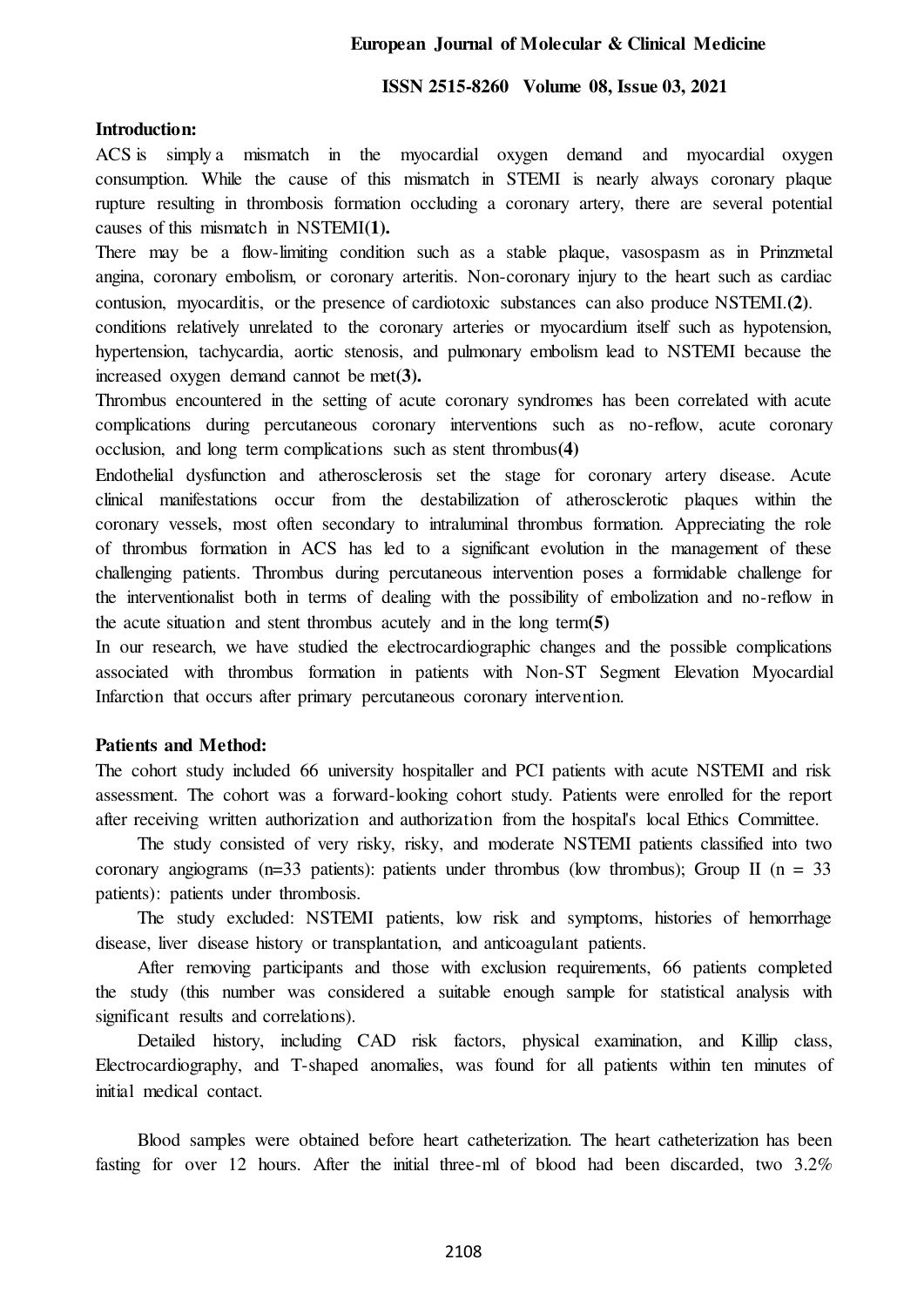#### **European Journal of Molecular & Clinical Medicine**

#### **ISSN 2515-8260 Volume 08, Issue 03, 2021**

trisodium citrate tubes were collected from an antecubital vein or an occupied catheter. The serum in 2000g was 15 minutes isolated and stored for centrifugation at -70°C. Measured troponin and CKMB were extremely sensitive.

According to the recommendations of the American Echocardiography Association, measurements for lv and wall, EF, and left atrial diameter and volume were measured **(6)**

The coronary flux measurement was determined by the thrombus after restoring the antegrade flux by a guidewire or small balloon dilatation. Angiographical thrombosis burden in the Myocardial Infarction research community have been assessed through (TIMI) **(7)** 

Grade 0: no evidence of thrombus, grade 1: suspected thrombus (low contrast density, haziness, irregular lesion contour, or a smooth convex meniscus at the site of occlusion), grade 2: definite thrombus and the thrombus greatest dimensions \_1/2 vessel diameter**,** grade 3: definite thrombus and the thrombus greatest dimension >1/2 to <2 vessel diameters**,** grade 4: definite thrombus and the thrombus greatest dimension>2 vessel diameter**,** grade 5: total thrombotic occlusion.

Any patient received telephone surveillance for stroke, reinfarction, and death, six months after acute NSTEMI.

Data analysis was conducted using version 20 of the SPSS software package. Statistical research was carried out using the Social Sciences Version 22 Statistical Package (IBM Corp., Armonk, NY, USA). As standard deviations, quantitative data are expressed.

The p-value of  $0.05$  was considered significant if  $\leq 0.05$  Correlation analysis measured the correlation intensity of two variables.

**Results:**The thrombus groups were divided into group I, 33 low thrombus patients, and group II, 33 high thrombus patients in group I. There was a significant difference between the two studied groups in demographic data (age, sex) and CAD risk factors. **(Table 1, Figure 1)**.

Regarding DM, in group I, there was 57.6% diabetic patients while in group II there were 75.8% diabetic patients. There was a statistically nonsignificant difference between the groups, Pvalue 0.117**(Table 1, Figure 1).**

Regarding hypertension, in group I, there was 60.6% hypertensive patients while in group II there were 72.7% hypertensive patients. There was a statistically non-significant difference between the groups, P-value  $= 0.296$ (**Table 1, Figure 1).** 

Regarding smoking, in group I, there were 39.4% smoker patients while in group II there were 48.5% smoker patients. There was a statistically non-significant difference between the groups, P-value 0.457**(Table 1, Figure 1)**

Regarding Killip class, the main difference between the groups was statistically significant with a P-value of 0.001**(Table 2, Figure 2)**

Regarding **ECG Changes** (ST depression and t wave inversion), the main difference between the groups was statistically non-significant with p values 0.726 and 0.403 respectively**(Table 3)**

Regarding Thrombus grade, in group I there were 5 patients with G0, 10 with G1, 12 with G2, and 6 with G3 while in group II there were 11 patients with G4 and 22 with G5. The main difference between the groups was statistically significant with a P-value ≤of 0.001**(Table 4, Figure 3).**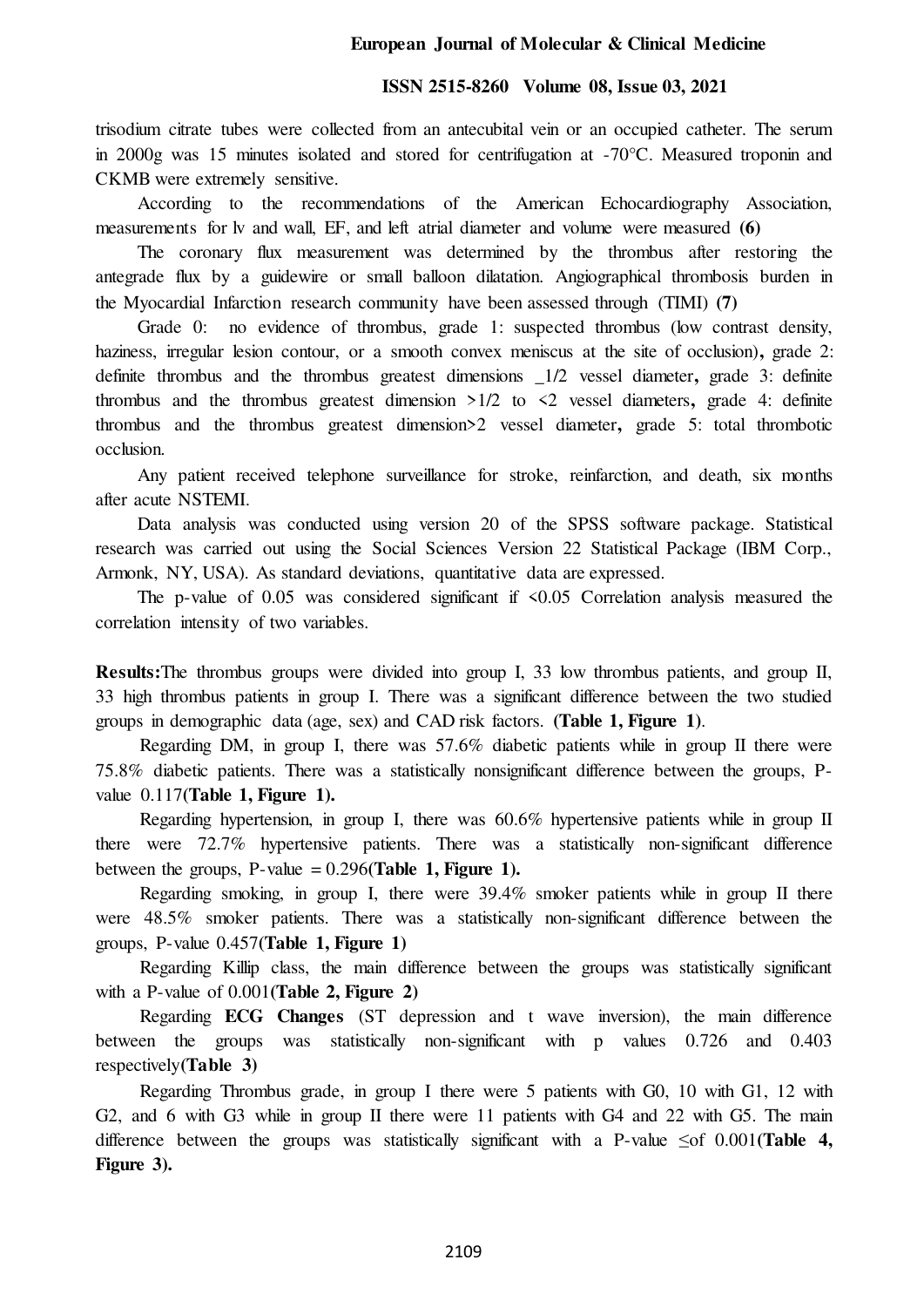|                                            |                                 |                                         | o                           |                |
|--------------------------------------------|---------------------------------|-----------------------------------------|-----------------------------|----------------|
| <b>Variables</b>                           | Low thrombus<br>burden $(n=33)$ | <b>High thrombus</b><br>burden $(n=33)$ | <b>Test of significance</b> | <b>P-value</b> |
| Age (years)<br>$Mean \pm SD$               | $62.21 \pm 9.51$                | $66.67{\pm}9.14$                        | $t=1.94$                    | 0.057          |
| <b>Sex</b><br><b>Male</b><br><b>Female</b> | $23(69.7\%)$<br>$10(30.3\%)$    | $19(57.6\%)$<br>14 $(42.4\%)$           | $\chi^2$ =1.05              | 0.306          |
| <b>Smokers</b>                             | 13 $(39.4\%)$                   | $16(48.5\%)$                            | $\chi^2$ =0.554             | 0.457          |
| <b>Dyslipidemia</b>                        | 16 $(48.5\%)$                   | $20(60.6\%)$                            | $\chi^2$ =0.978             | 0.323          |
| <b>DM</b>                                  | $19(57.6\%)$                    | $25(75.8\%)$                            | $\chi^2$ =2.45              | 0.117          |
| HTN                                        | $20(60.6\%)$                    | $24(72.7\%)$                            | $\chi^2$ =1.09              | 0.296          |

**Table (1): Demographic data and risk factors among the studied groups** 

T: student t-test,  $\chi^2$ : Chi-square test



Figure (1): Risk factors among the studied groups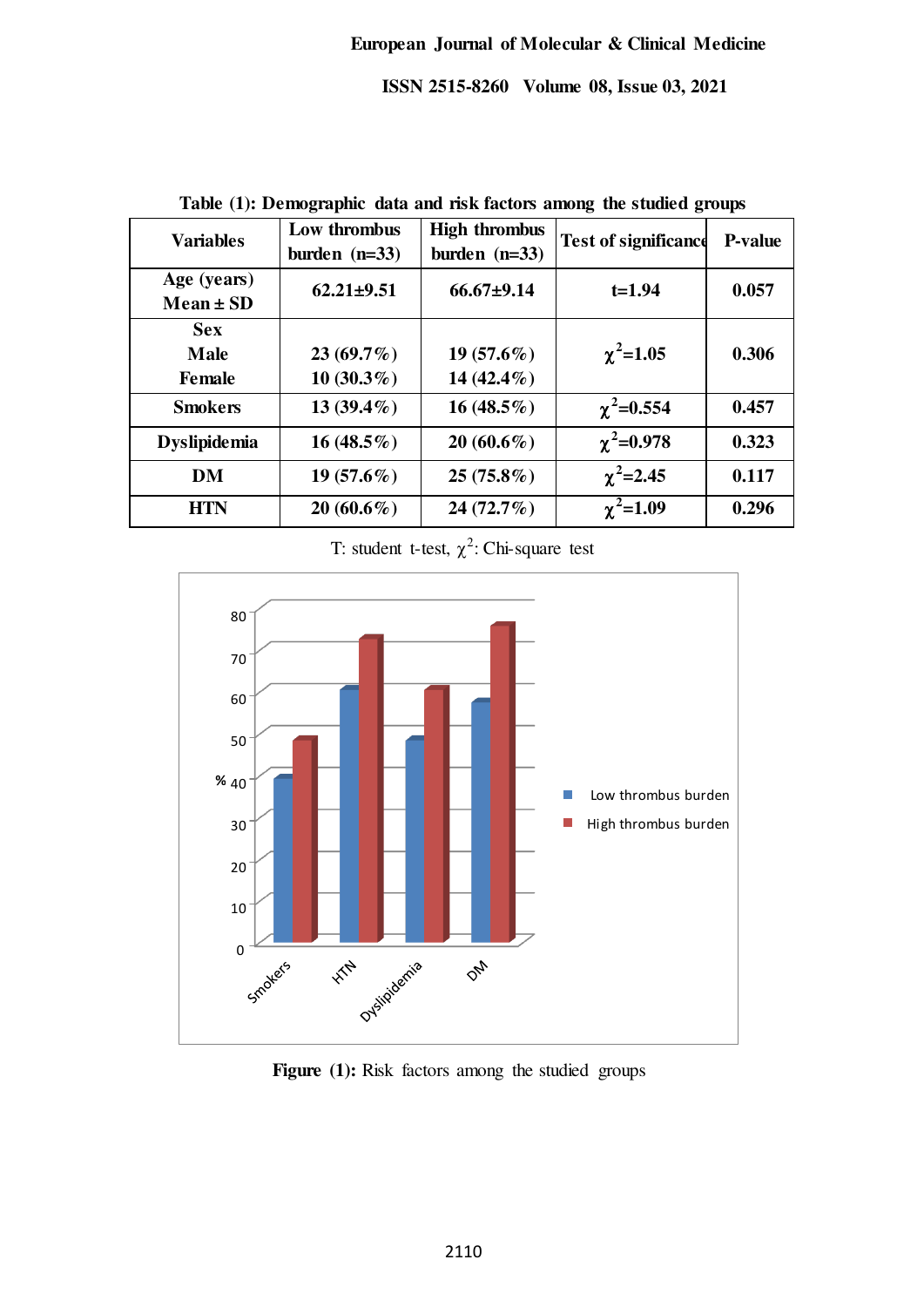**Table (2): Table (12): Killip class among low thrombus and high thrombus burden groups.** 

| <b>Killip class</b> | Low thrombus burden<br>$(n=33)$ | High thrombus burden<br>$(n=33)$ | P value  |
|---------------------|---------------------------------|----------------------------------|----------|
|                     | 28 (84.8%)                      | 14 (42.4%) 5                     |          |
| Ш                   | 4(12.1%)                        | (15.2%)                          | $0.001*$ |
| Ш                   | $1(3.0\%)$                      | 12 (36.4%)                       |          |
| IV                  | $0(0\%)$                        | $2(6.1\%)$                       |          |



Figure (2): Killip class among the studied groups

| <b>ECG</b>      | Low thrombus  | <b>High thrombus</b> | P value |
|-----------------|---------------|----------------------|---------|
|                 | burden (n=33) | burden (n=33)        |         |
| ST dep.         |               |                      |         |
| <b>NAD</b>      | 12 (36.4%)    | 12 (36.4%)           |         |
| Anterior        | 10 (30.3%)    | 7 (21.2%) 0          |         |
| <b>Lateral</b>  | 2(6.1%)       | (0%)                 |         |
| <b>Inferior</b> | 5(15.2%)      | 8(24.2%)             | 0.726   |
| <b>Septal</b>   | 2(6.1%)       | 2(6.1%)              |         |
| Antrolateral    | 2(6.1%)       | 2(6.1%)              |         |
| Antroseptal v1- | $0(0\%)$      | $1(3.0\%)$           |         |
| ν6              | $0(0\%)$      | $1(3.0\%)$           |         |
| <b>T</b> wave   |               |                      |         |
| inversion       | 14 (42.4%)    | 14 (42.4%)           |         |
| <b>NAD</b>      | 7 (21.2%) 3   | 7 (21.2%) 0          | 0.403   |
| Anterior        | $(9.1\%)$     | (0%)                 |         |
| <b>Lateral</b>  | 4(12.1%)      | 9(27.3%)             |         |
| <b>Inferior</b> | $2(6.1\%)$    | 1(3%)                |         |
| Septal v1-v6    | $3(9.1\%)$    | $2(6.1\%)$           |         |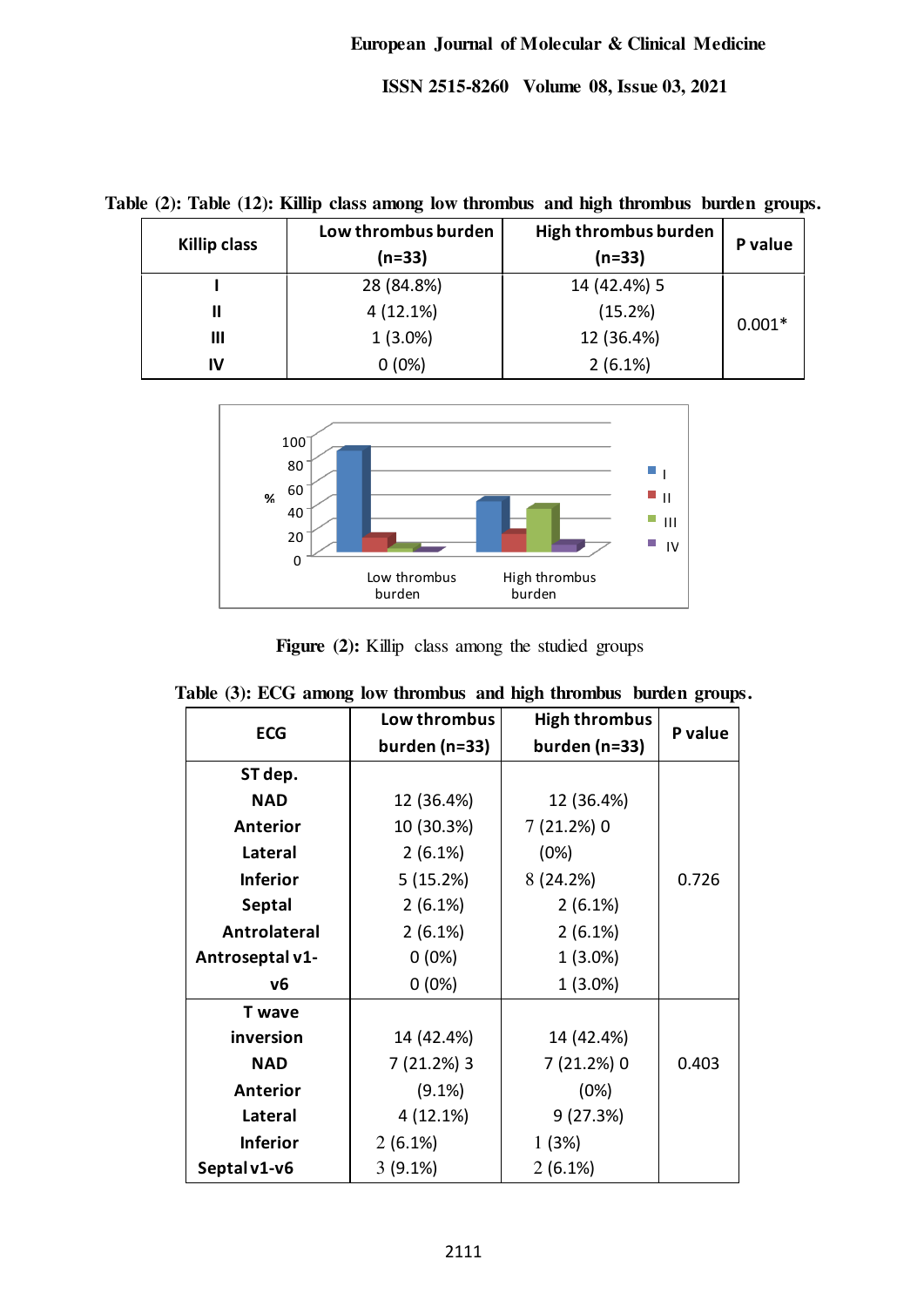|                  | Low        | <b>High thrombus</b> |              |                     |
|------------------|------------|----------------------|--------------|---------------------|
| Coronary         | thrombus   | burden (n=33)        | Test of      | P value             |
| angiography      | burden     |                      | significance |                     |
|                  | $(n=33)$   |                      |              |                     |
| <b>IRA</b>       |            |                      |              |                     |
| <b>LAD</b>       | 20 (60.6%) | 17 (51.5%)           | 1.32         | 0.517               |
| <b>RCALCX</b>    | 6(18.2%)   | 10 (30.3%) 6         |              |                     |
|                  | 7(21.2%)   | (18.2%)              |              |                     |
| No of vessels    |            |                      |              |                     |
| involved: Single |            |                      |              |                     |
| vessel           | 16         | 11                   | 1.48         | 0.612               |
| Double vessels   | 10         | 12                   |              |                     |
| Multivessel      | 7          | 10                   |              |                     |
| <b>Thrombus</b>  |            |                      |              |                     |
| grade GO         |            |                      |              |                     |
| G <sub>1</sub>   | 5(15.2%)   | $0(0\%)$             | <b>MC</b>    | ≤0.001 <sup>*</sup> |
| G <sub>2</sub>   | 10 (30.3%) | $0(0\%)$             |              |                     |
| G <sub>3</sub>   | 12 (36.4%) | $0(0\%)$             |              |                     |
| G4               | 6(18.2%)   | $0(0\%)$             |              |                     |
| G <sub>5</sub>   | $0(0\%)$   | 22 (66.7%)           |              |                     |
|                  | $0(0\%)$   | 11 (33.3%)           |              |                     |

**Table (4): Coronary angiography** 



Figure (3): Thrombus grade between two groups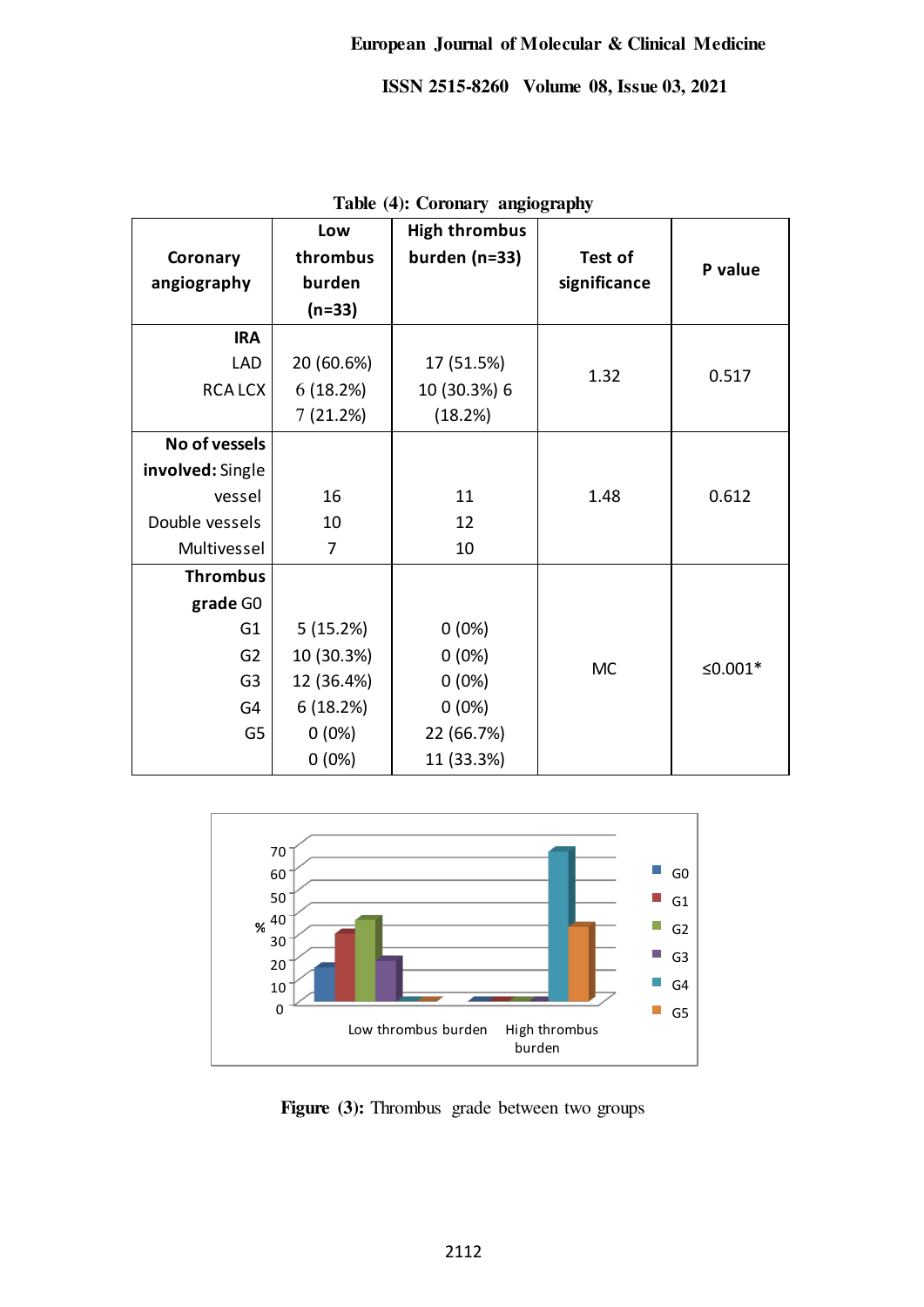#### **European Journal of Molecular & Clinical Medicine**

#### **ISSN 2515-8260 Volume 08, Issue 03, 2021**

**Discussion:**Acute myocardial infarction often presents as an acute coronary syndrome, a syndrome that encompasses several distinct entities, namely MI and unstable angina, but with similar clinical signs and symptoms (e.g., chest pain. Precise management decisions can enhance patient outcomes at higher risk in the light of detailed evaluations **(8).** 

It is established now that atherosclerotic plaque disruption or erosion, leading to superimposed thrombus is the immediate cause of acute coronary syndromes. .In about 70% of cases, acute coronary thrombosis occurs after a disrupted atherosclerotic plaque and in the remaining 30%, plaque erosion is the cause of acute thrombus formation.Plaque erosion is more commonly seen in females, diabetics, and patients with hypertriglyceridemia **(9).** 

We have reported 66 patients in our research with acute NSTEMI, and coronary angeling has been done for these patients for the thrombus grade.

Concerning demographic data and risk factors, we found no statistically significant difference between the two groups. This disagreed with **Mirbolouk et al (10),** who discovered a substantial statistical difference in age between the groups studied (P-value <0.001) While **Bakirci et al (11)** agreed that there was a statistically insignificant difference between the studied age groups (P-value 0.129).

**Satilmis and Durmus (12)** agreed on our gender findings and found a non-statistically significant gender difference among the groups with (P-value=0.72)

**Barman et al (13)** found a statistically significant difference in hypotension (P-value 0,004) and DM among the groups analyzed in contrast to our findings (P-value 0.009). This difference between our hypertension and DM results may be induced by small samples in our research.

There was a non-statistically significant differential regarding the serum creatinine p-value of 0.575 in our sample, compared to **Mirbolouk et al (10),** who found that the p-value of the studied groups was statistically significant. This difference between the research before and our findings is because CD patients are not included in our study.

Regarding the Killip class, the main difference between the groups was statistically significant with a P-value of 0.001. This was in agreement with **Ipek et al (14)** who study CHA2DS2-VASc Score as a Predictor of thrombus burden and No-Reflow in Patients With NST-Segment Elevation Myocardial Infarction and found that the Killip class was statistically significant with a P value  $\leq 0.001$ .

Concerning Thrombus grade, 5 G0 patients, 10 G1 patients, 12 G2, 6 G3 patients were in Category II, 11 G4 patients, and 22 G5 patients were statistically significant P-value by 0,001. This was following the figure of **HakanDuman et al (15)** whose statistic was important with a value of P<0.001 for the difference between thrombus classes.

#### **Limitations**

A significant validation population was missing from the sample. To validate our findings, further forward-looking studies are required. Furthermore, coronary artery disease definitions were based on an angiographic view y 2D X-rays, we did not use IVUS or FFR that can conflict with coronary angiography interpretations.

#### **Conclusion**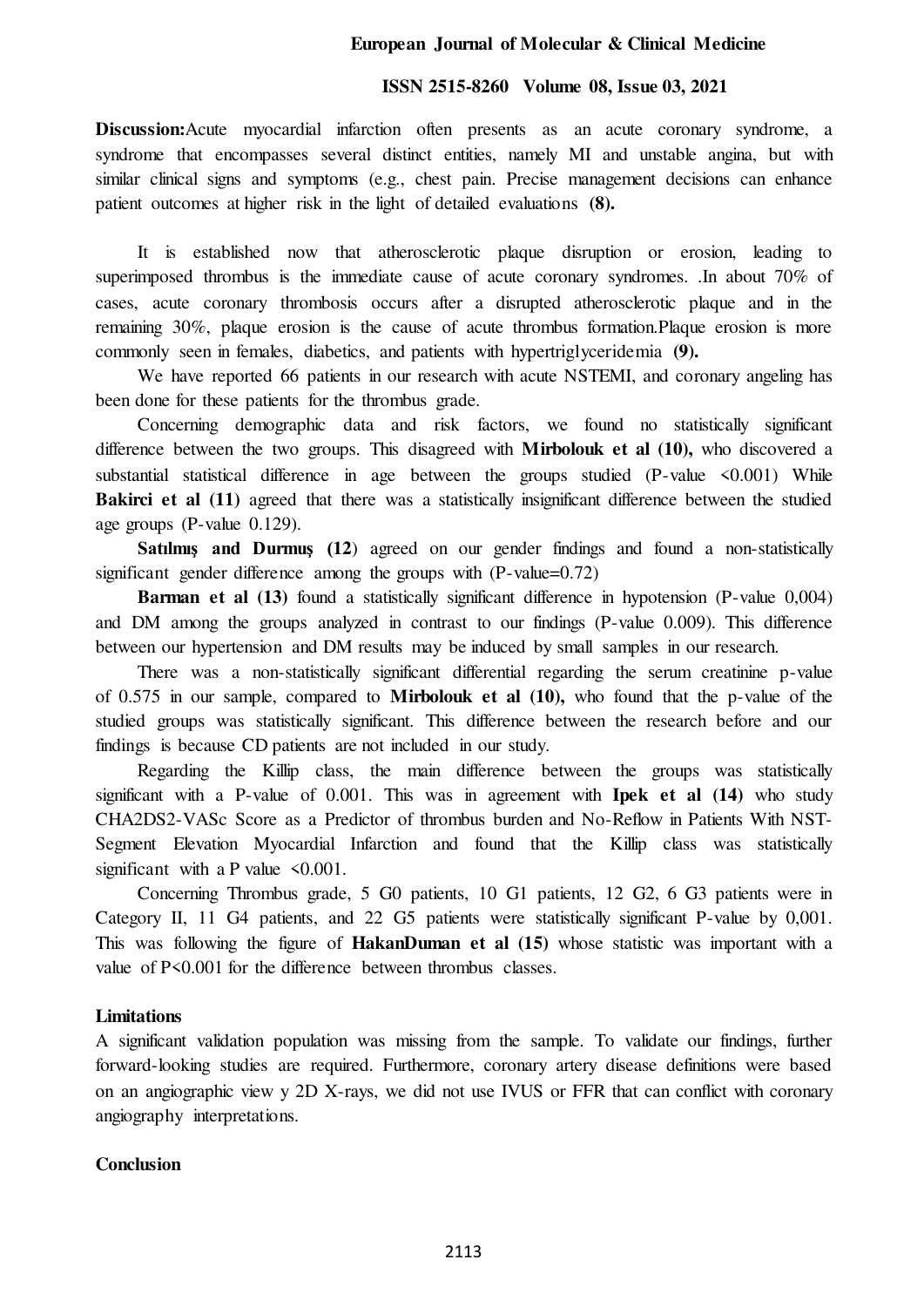The quantity of the intracoronary thrombus burden is associated with a poor prognosis in patients with the acute coronary syndrome. intracoronary thrombus plaque disruption occurs as a complication in non-ST segment elevation myocardial infarction patients undergoing primary PCI.

**Conflict of Interest**: No conflict of interest.

## **References:**

- 1. **Rupprecht HJ, Geeren M, Geeren M, Weilemann S, Schuster HP.** [Acute coronary syndrome without ST-elevation (NSTE-ACS)]. Herz. 2019 Feb;44(1):10-15.
- 2. **Kamińska J, Koper OM, Siedlecka-Czykier E, Matowicka-Karna J, Bychowski J, Kemona H.** The utility of inflammation and platelet biomarkers in patients with acute coronary syndromes. Saudi J Biol Sci. 2018 Nov;25(7):1263-1271.
- 3. **Srikanth S, Ambrose JA.** Pathophysiology of coronary thrombus formation and adverse consequences of thrombus during PCI. CurrCardiol Rev. 2012;8(3):168-176.
- 4. **Spaulding C, Henry P, Teiger E, Beatt K, Bramucci E, Carrié D, Slama MS, Merkely B, Erglis A, Margheri M, Varenne O, Cebrian A, Stoll HP, Snead DB, Bode C;**  TYPHOON Investigators. Sirolimus-eluting versus uncoated stents in acute myocardial infarction. N Engl J Med. 2006 Sep 14;355(11):1093-104.
- 5. **Casscells W, Hassan K, Vaseghi MF, Siadaty MS, Naghavi M, Kirkeeide RL, Hassan MR, Madjid M.** Plaque blush, branch location, and calcification are angiographic predictors of progression of mild to moderate coronary stenoses. Am Heart J. 2003 May;145(5):813-20.
- 6. **Lang RM, Badano LP, Mor-Avi V, Afilalo J, Armstrong A, Ernande L, et al. (2015)** GUIDELINES AND STANDARDS. Recommendations for cardiac chamber quantification by echocardiography in adults: an update from the American Society of Echocardiography and the European Association of Cardiovascular Imaging. Journal of the American Society of Echocardiography January.
- 7. **Bakirci EM, Degirmenci H, Duman H, Inci S, Hamur H, Buyuklu M, et al. (2014)** Increased Epicardial Adipose Tissue Thickness is Associated with Angiographic Thrombus Burden in the Patients with Non-ST-Segment Elevation Myocardial Infarction. Clinical and Applied Thrombosis/Hemostasis.; 21(7):612-8.
- 8. **Hanboly NH, Salama S, Gaber M, Marzouk O. (2018)** Serum leptin and future cardiovascular events in patients with the acute coronary syndrome. Nigerian Journal of Cardiology. 15(1):57.
- 9. **Kumar, Vinod et al.** "Large intracoronary thrombus and its management during primary PCI." Indian heart journal vol. 72,6 (2020): 508-516.
- 10. **Mirbolouk F, Gholipour M, Salari A, Shakiba M, Kheyrkhah J, Nikseresht V, et al. (2018)** CHA2DS2-VASc score predict no-reflow phenomenon in primary percutaneous coronary intervention. Journal of cardiovascular and thoracic research. 10(1):46.
- 11. **Bakirci EM, Degirmenci H, Duman H, Inci S, Hamur H, Buyuklu M, et al. (2015)** Increased epicardial adipose tissue thickness is associated with angiographic thrombus burden in the patients with non-ST-segment elevation myocardial infarction. Clinical and Applied Thrombosis/Hemostasis.; 21(7):612-8.